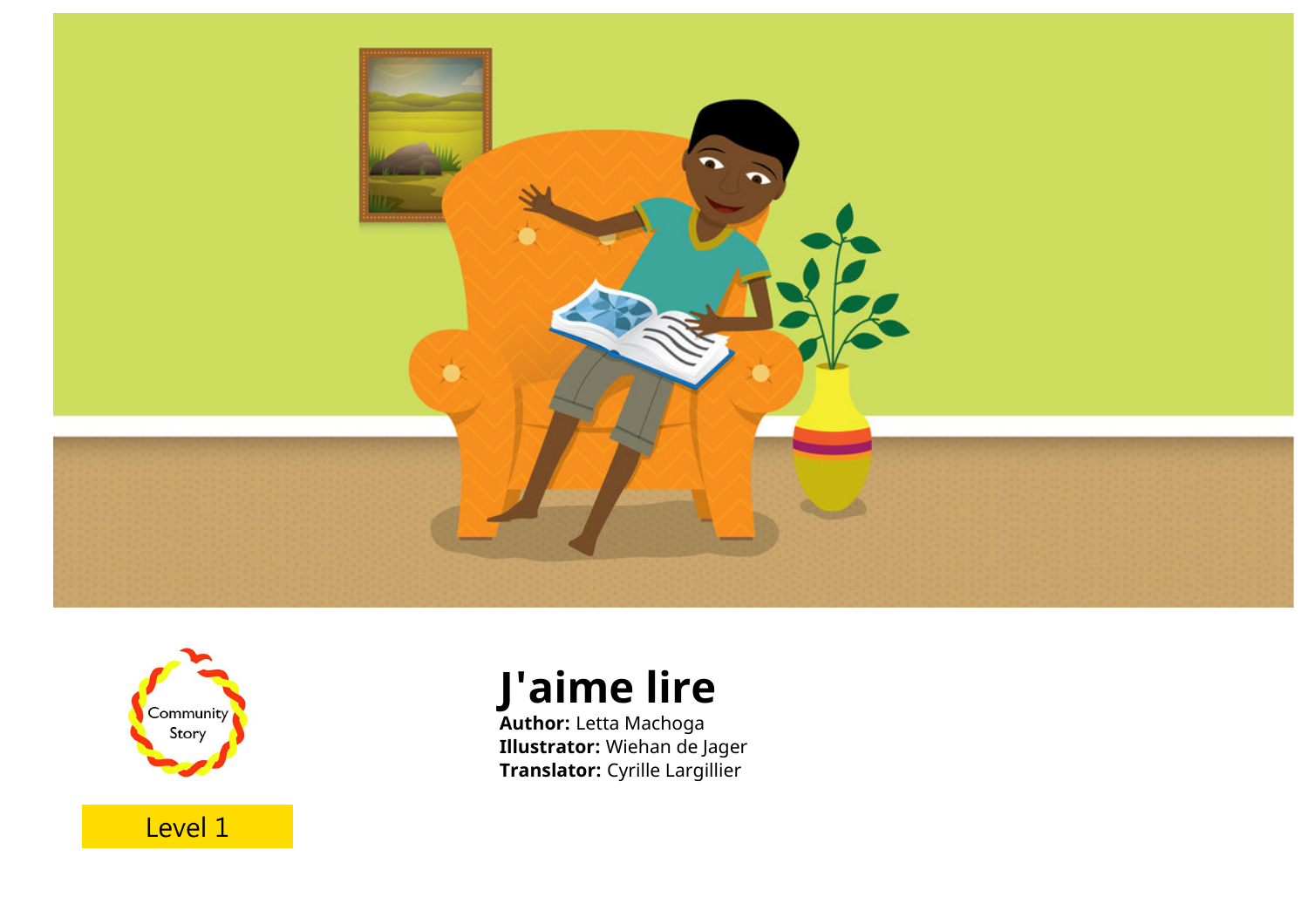

### J'aime lire.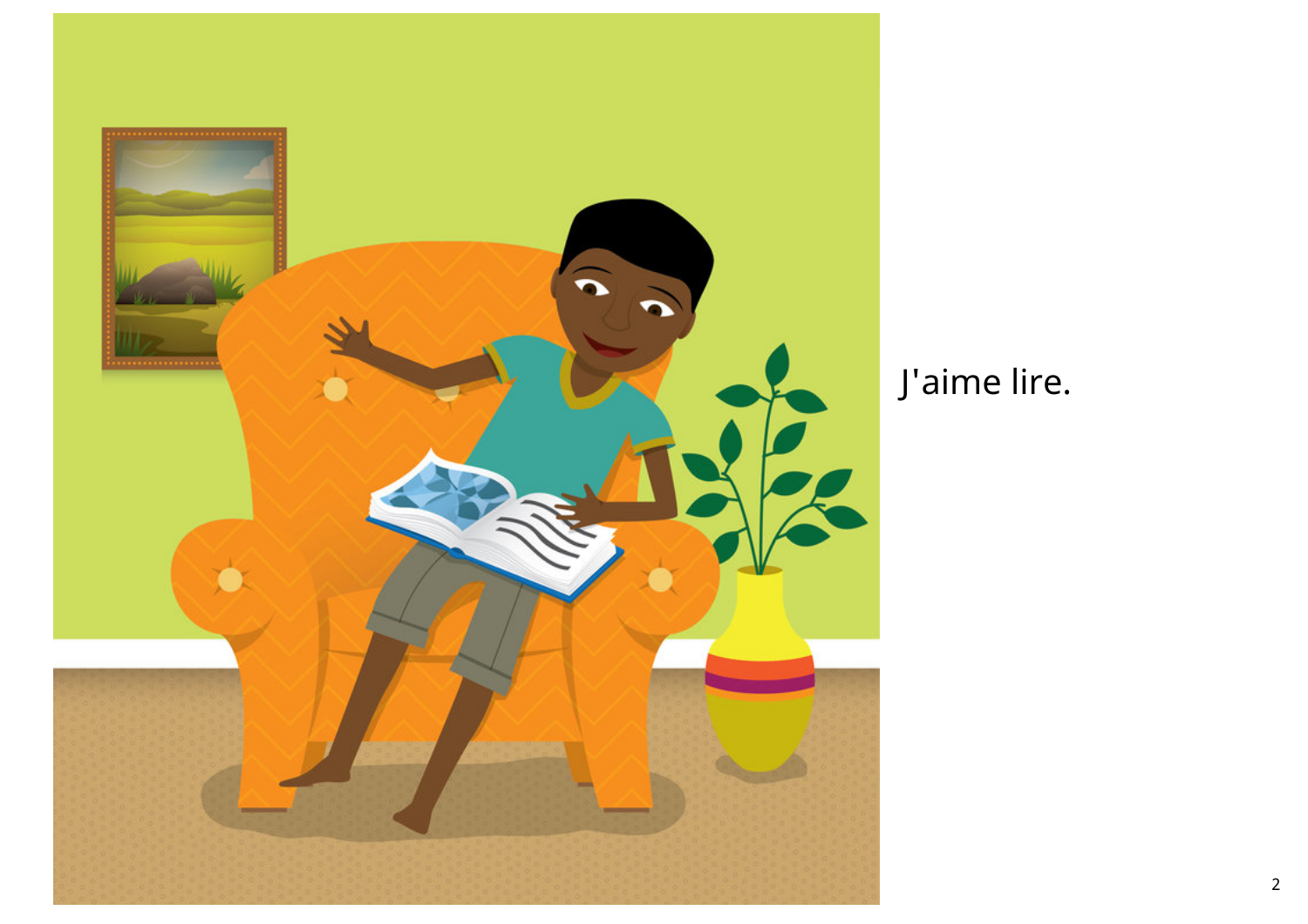

# À qui puis-je lire ?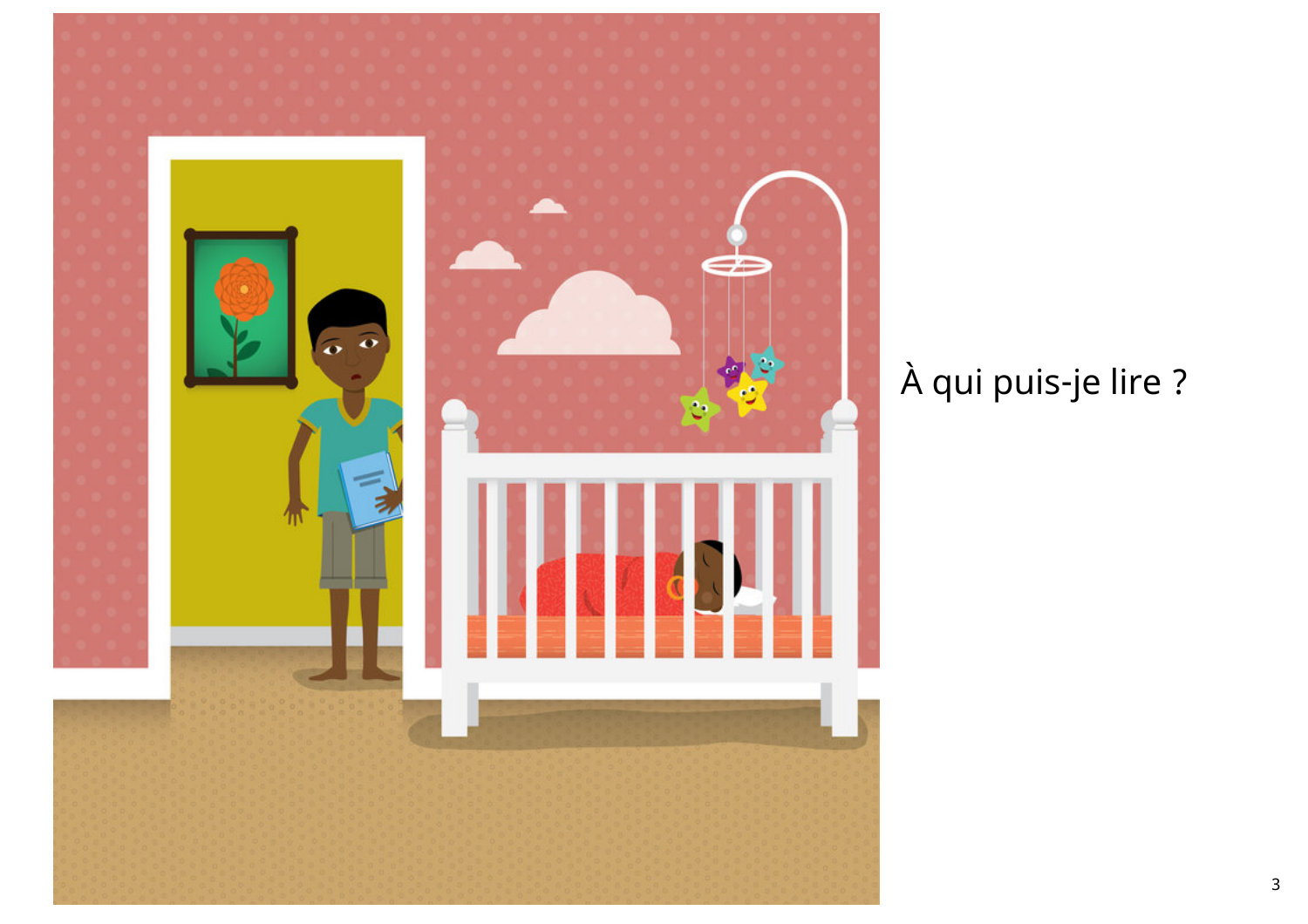

Ma sœur est endormie.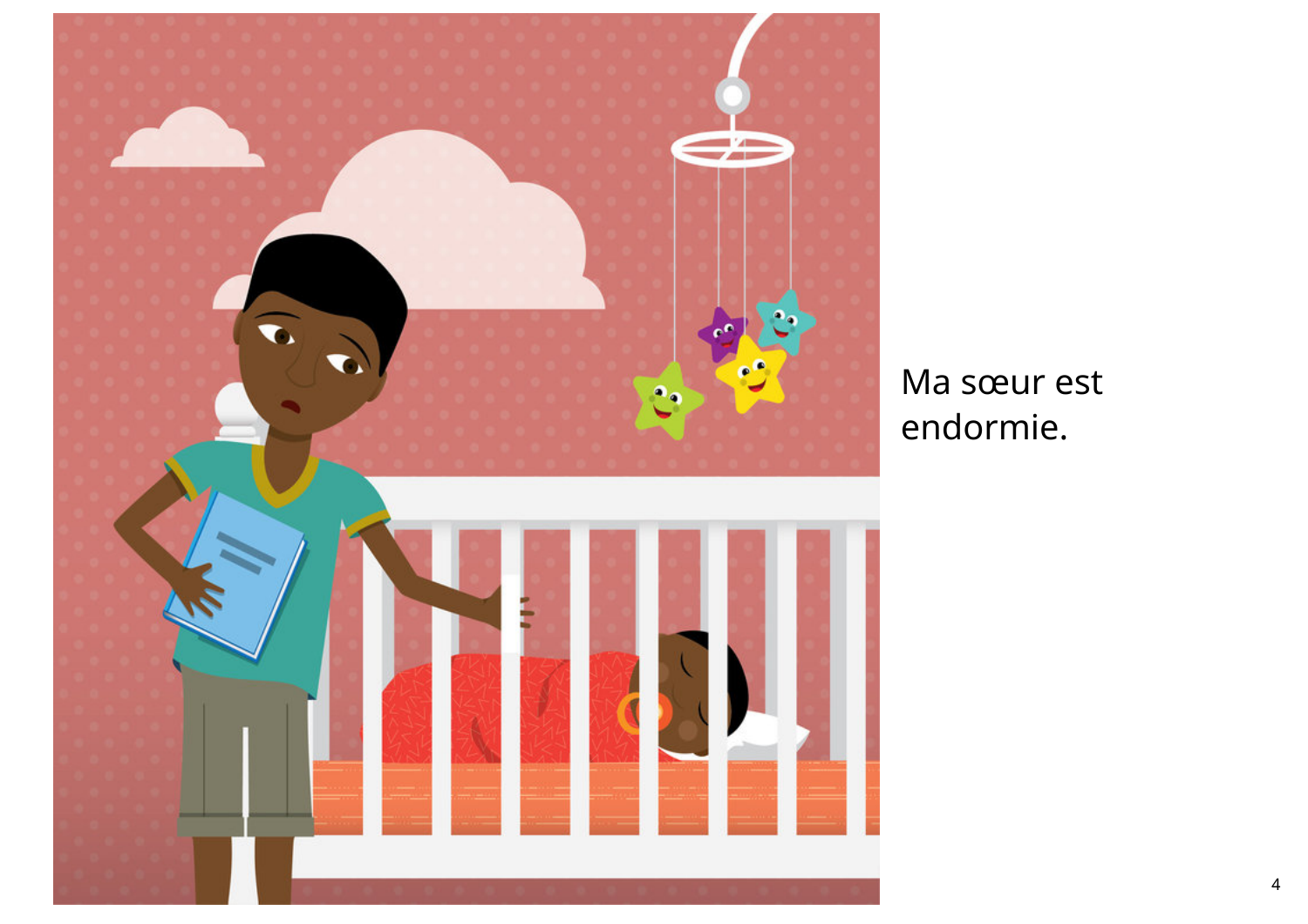

# À qui puis-je lire ?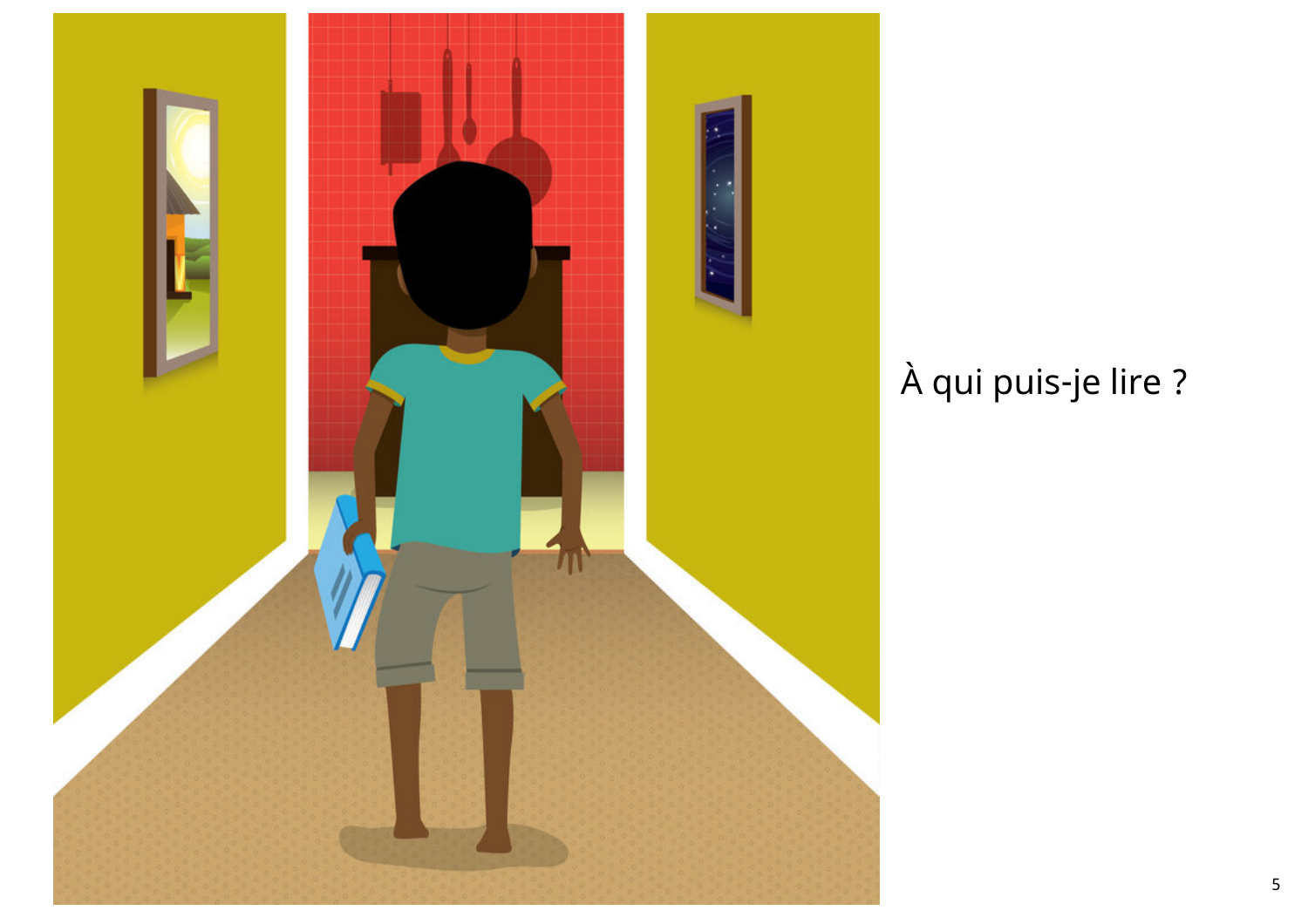

Ma mère et ma grand-mère sont occupées.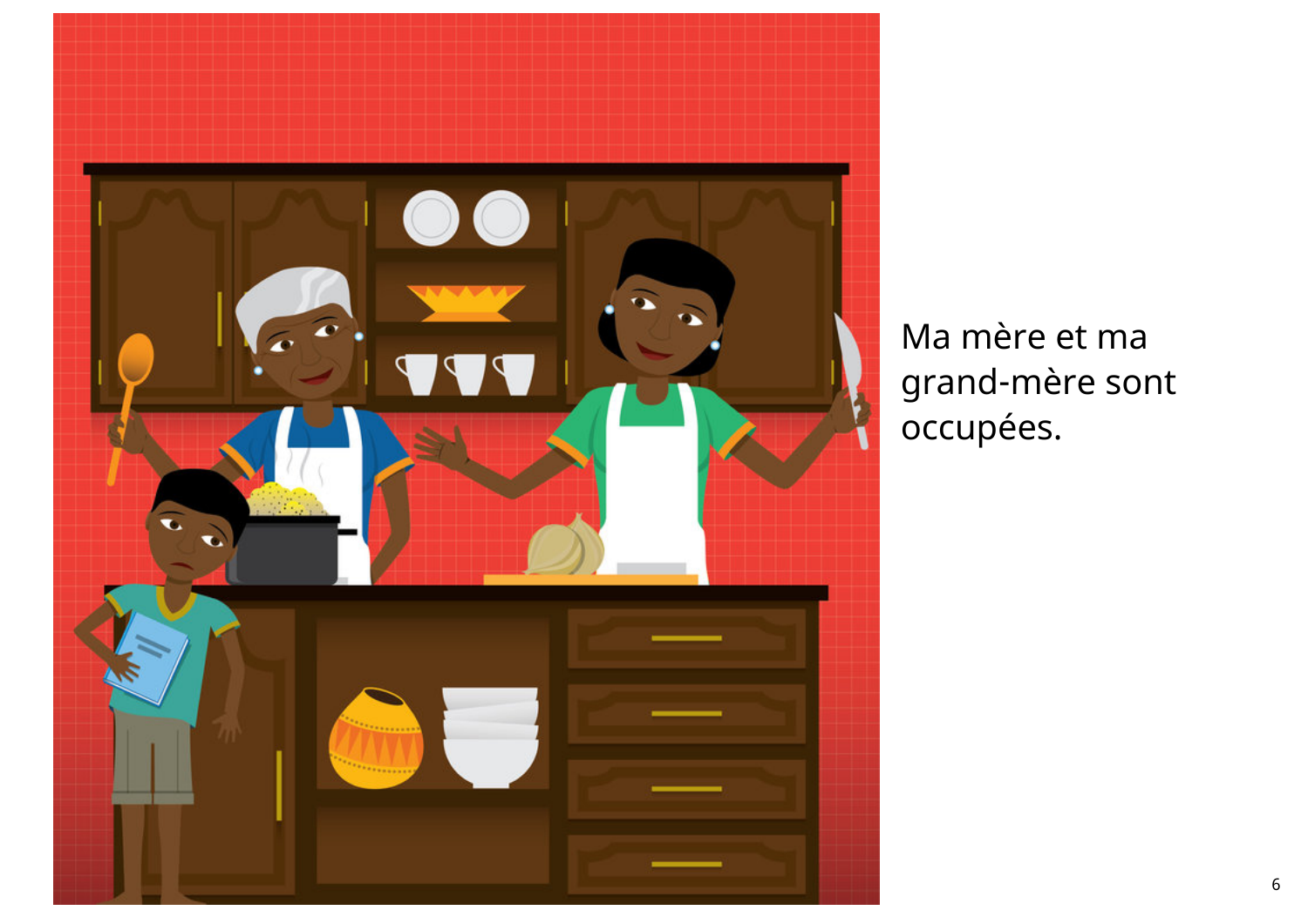

## À qui puis-je lire ?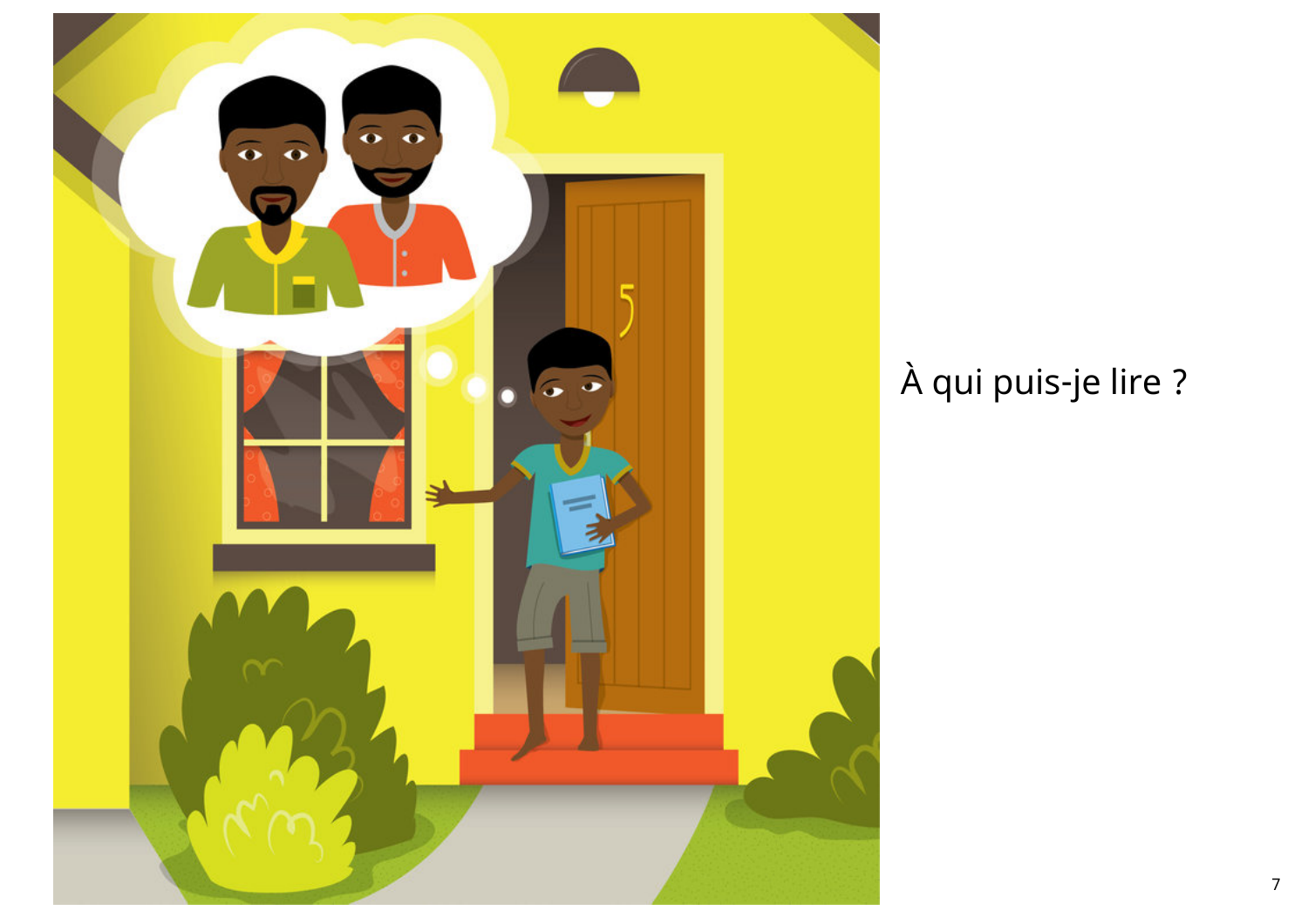

Mon père et mon grand-père sont occupés.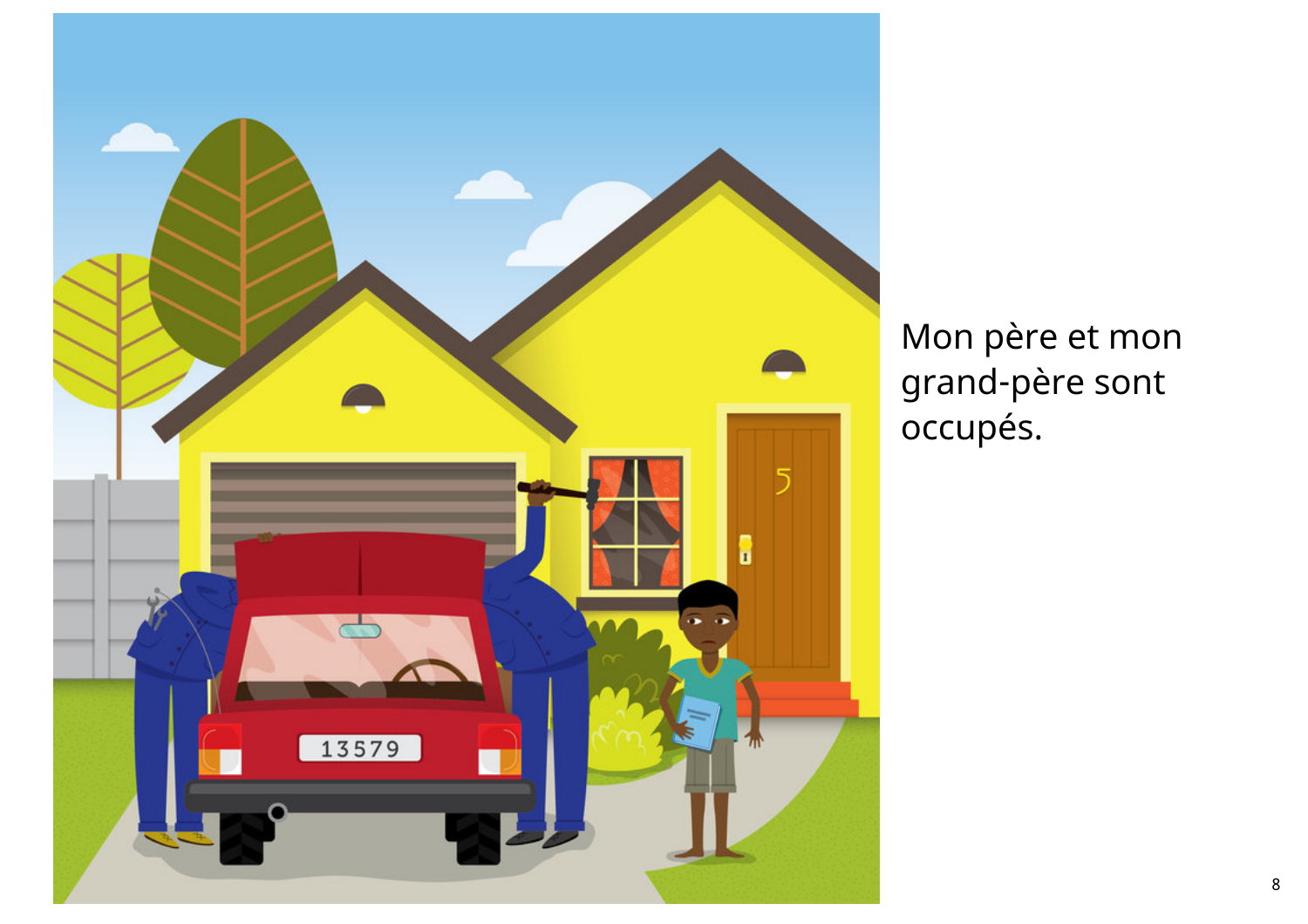

À qui puis-je lire ? Je peux lire pour moimême !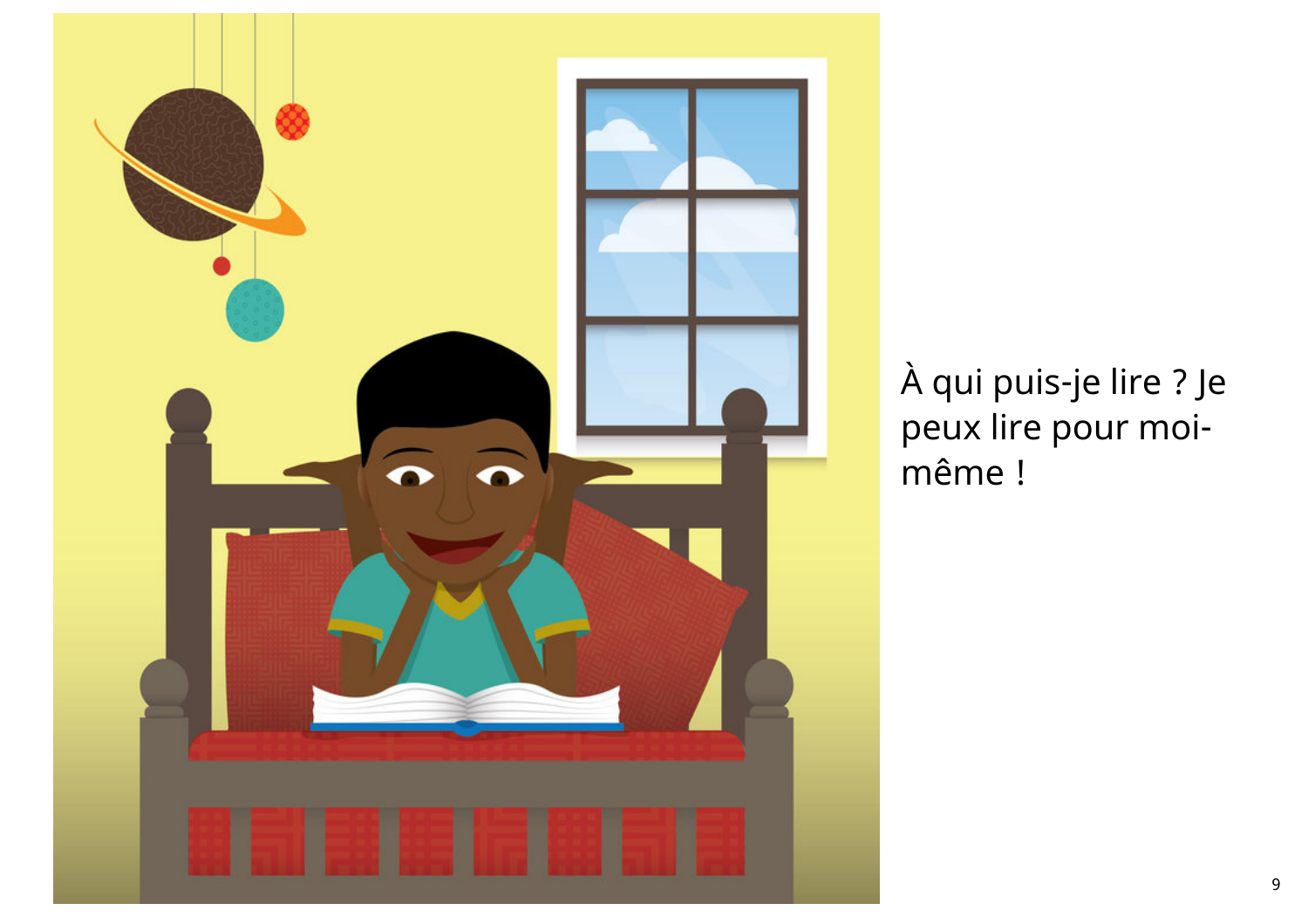

This book was made possible by Pratham Books' StoryWeaver platform. Content under Creative Commons licenses can be downloaded, translated and can even be used to create new stories ‐ provided you give appropriate credit, and indicate if changes were made. To know more about this, and the full terms of use and attribution, please visit the following [link](http://localhost:3000/terms_and_conditions).

#### Story Attribution:

This story: J'aime lire is translated by Cyrille [Largillier](http://localhost:3000/search?search[query]=Cyrille Largillier) . The © for this translation lies with Cyrille Largillier, 2017. Some rights reserved. Released under CC BY 4.0 license. Based on Original story: '<u>I Like to [Read](http://localhost:3000/stories/15058-i-like-to-read)</u>', by Letta [Machoga](http://localhost:3000/search?search[query]=Letta Machoga) . © African Storybook Initiative , 2014. Some rights reserved. Released under CC BY 4.0 license.

#### Illustration Attributions:

Cover page: A boy [reading](http://localhost:3000/illustrations/7135-a-boy-reading-on-a-chair) on a chair, by [Wiehan](http://localhost:3000/illustrations?search[query]=Wiehan de Jager) de Jager © African [Storybook](http://localhost:3000/illustrations/7136-a-boy-reading-a-book-on-a-chair) Initiative, 2014. Some rights reserved. Released under CC BY 4.0 license. Page 2: A boy reading a book on a chair, by [Wiehan](http://localhost:3000/illustrations?search[query]=Wiehan de Jager) de Jager © African [Storybook](http://localhost:3000/illustrations/7137-a-boy-enters-a-room-with-a-baby-in-a-crib) Initiative, 2014. Some rights reserved. Released under CC BY 4.0 license. Page 3: A boy enters a room with a baby in a crib, by [Wiehan](http://localhost:3000/illustrations?search[query]=Wiehan de Jager) de Jager © African [Storybook](http://localhost:3000/illustrations/7138-a-boy-stands-at-the-crib-of-a-baby) Initiative, 2014. Some rights reserved. Released under CC BY 4.0 license. Page 4: A boy stands at the crib of a baby, by [Wiehan](http://localhost:3000/illustrations?search[query]=Wiehan de Jager) de Jager © African [Storybook](http://localhost:3000/illustrations/7139-a-boy-standing-in-the-hallway-with-a-book-in-hand) Initiative, 2014. Some rights reserved. Released under CC BY 4.0 license. Page 5: A boy standing in the hallway with a book in hand, by [Wiehan](http://localhost:3000/illustrations?search[query]=Wiehan de Jager) de Jager © African [Storybook](http://localhost:3000/illustrations/7140-two-women-cooking-in-the-kitchen-and-a-boy-watching-them) Initiative, 2014. Some rights reserved. Released under CC BY 4.0 license. Page 6: Two women cooking in the kitchen, and a boy watching them, by [Wiehan](http://localhost:3000/illustrations?search[query]=Wiehan de Jager) de Jager © African Storybook Initiative, 2014. Some rights reserved. Released under CC BY 4.0 license. Page 7: Boy [thinking](http://localhost:3000/illustrations/7141-boy-thinking-of-two-men) of two men, by [Wiehan](http://localhost:3000/illustrations?search[query]=Wiehan de Jager) de Jager © African [Storybook](http://localhost:3000/illustrations/7142-a-boy-reading-a-book-on-the-bed) Initiative, 2014. Some rights reserved. Released under CC BY 4.0 license. Page 8: A boy reading a book on the bed, by [Wiehan](http://localhost:3000/illustrations?search[query]=Wiehan de Jager) de Jager © African Storybook Initiative, 2014. Some rights reserved. Released under CC BY 4.0 license. Page 9: Boy reading a book on the bed, by [Wiehan](http://localhost:3000/illustrations?search[query]=Wiehan de Jager) de Jager © African [Storybook](http://localhost:3000/illustrations/7146-boy-reading-a-book-on-the-bed) Initiative, 2014. Some rights reserved. Released under CC BY 4.0 license.

Disclaimer: [https://www.storyweaver.org.in/terms\\_and\\_conditions](http://localhost:3000/terms_and_conditions)



Some rights reserved. This book is CC-BY-4.0 licensed. You can copy, modify, distribute and perform the work, even for commercial purposes, all without asking permission.<br>For full terms of use and attribution, <u><http://creativecommons.org/licenses/by/4.0/></u>